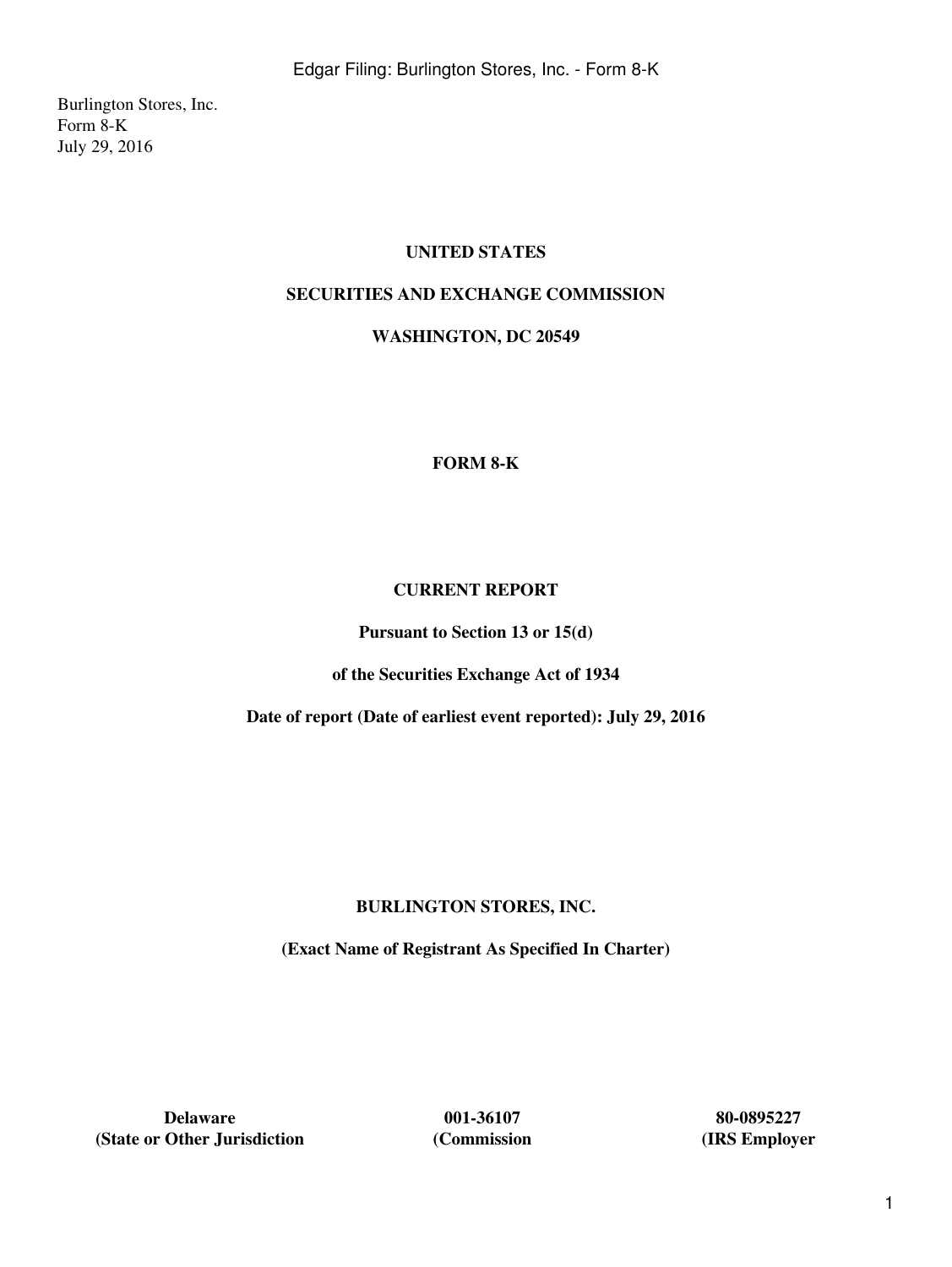**of Incorporation) File Number) Identification No.) 2006 Route 130 North**

#### **Burlington, New Jersey 08016**

#### **(Address of Principal Executive Offices, including Zip Code)**

#### **(609) 387-7800**

#### (Registrant s telephone number, including area code)

#### **Not applicable**

#### **(Former Name or Former Address, if Changed Since Last Report)**

Check the appropriate box below if the Form 8-K filing is intended to simultaneously satisfy the filing obligation of the registrant under any of the following provisions:

- ¨ Written communications pursuant to Rule 425 under the Securities Act (17 CFR 230.425)
- ¨ Soliciting material pursuant to Rule 14a-12 under the Exchange Act (17 CFR 240.14a-12)
- ¨ Pre-commencement communications pursuant to Rule 14d-2(b) under the Exchange Act (17 CFR 240.14d-2(b))
- ¨ Pre-commencement communications pursuant to Rule 13e-4(c) under the Exchange Act (17 CFR 240.13e-4(c))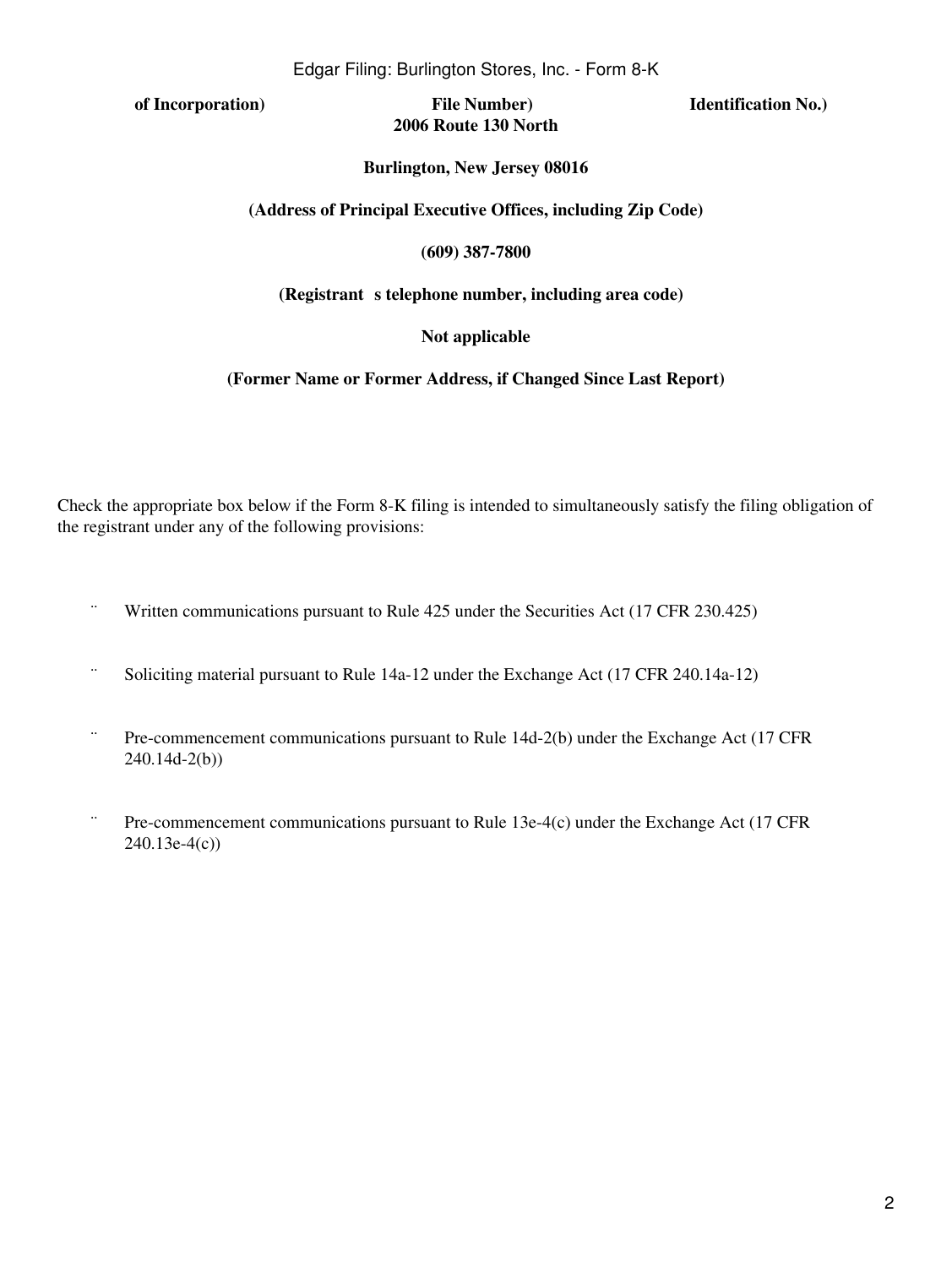#### **Item 1.01 Entry into a Material Definitive Agreement.**

On July 29, 2016, Burlington Coat Factory Warehouse Corporation (the Company), an indirect wholly-owned subsidiary of Burlington Stores, Inc., entered into Amendment No. 5 (the Amendment) to the Credit Agreement dated as of February 24, 2011 (as amended by that certain Amendment No. 1 dated as of May 16, 2012, as further amended by that certain Amendment No. 2 dated as of February 15, 2013, as further amended by that certain Amendment No. 3 dated as of May 17, 2013, and as further amended by that certain Amendment No. 4 dated as of August 13, 2014, the

Term Loan Credit Agreement) with JPMorgan Chase Bank, N.A., as administrative agent, and the lenders and facility guarantors party thereto. JPMorgan Chase Bank, N.A. and Goldman Sachs Lending Partners LLC acted as joint lead arrangers and joint bookrunners for the Amendment.

The parties entered into the Amendment in order to, among other things, reduce the interest rate margins applicable to the Company s term loan facility from 2.25% to 1.75%, in the case of prime rate loans, and from  $3.25\%$  to  $2.75\%$ , in the case of LIBOR loans, with the LIBOR floor being reduced from 1.00% to 0.75%. The Amendment was accomplished by replacing the outstanding \$1,117 million principal amount of term B-3 loans (the Term B-3 Loans) with a like aggregate principal amount of term B-4 loans (the Term B-4 Loans).

The Term B-4 Loans have the same maturity date that was applicable to the Term B-3 Loans.

The foregoing description of the Amendment is qualified in its entirety by reference to such document, a copy of which is attached hereto as Exhibit 10.1 and is incorporated into this Item 1.01 by reference.

## **Item 2.03 Creation of a Direct Financial Obligation or an Obligation under an Off-Balance Sheet Arrangement of a Registrant.**

The information contained in Item 1.01 with respect to the Amendment is incorporated herein by reference.

## **Item 9.01 Financial Statements and Exhibits.**

(d) Exhibits

#### **Exhibit**

### **No. Description**

10.1 Amendment No. 5, dated as of July 29, 2016, to the Credit Agreement dated as of February 24, 2011, by and among Burlington Coat Factory Warehouse Corporation, JPMorgan Chase Bank, N.A., as administrative agent, and the lenders and facility guarantors party thereto.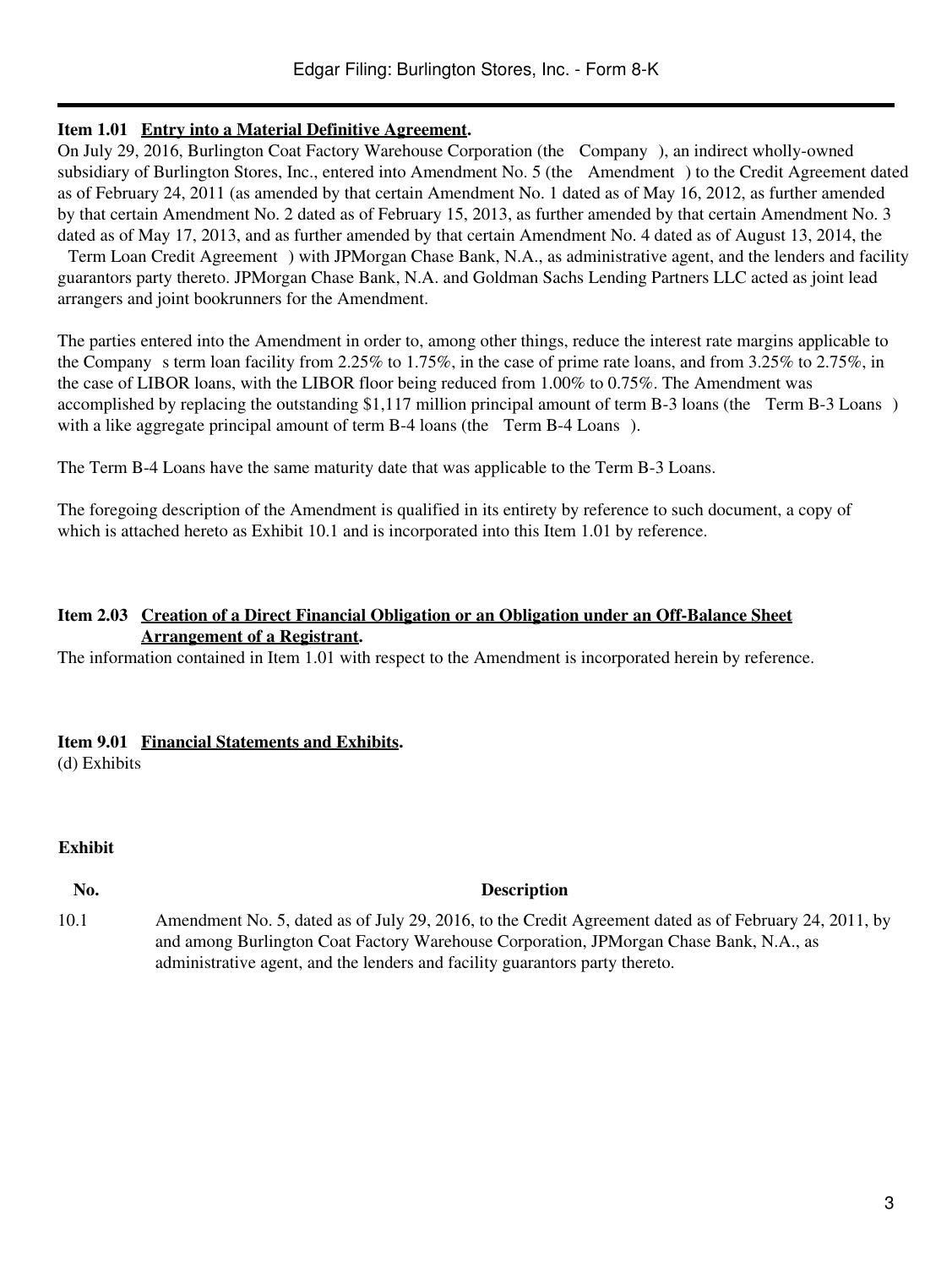## **SIGNATURE**

Pursuant to the requirements of the Securities Exchange Act of 1934, the registrant has duly caused this report to be signed on its behalf by the undersigned hereunto duly authorized.

## **BURLINGTON STORES, INC.**

/s/ Robert L. LaPenta, Jr. Robert L. LaPenta, Jr.

Vice President and Treasurer

Date: July 29, 2016